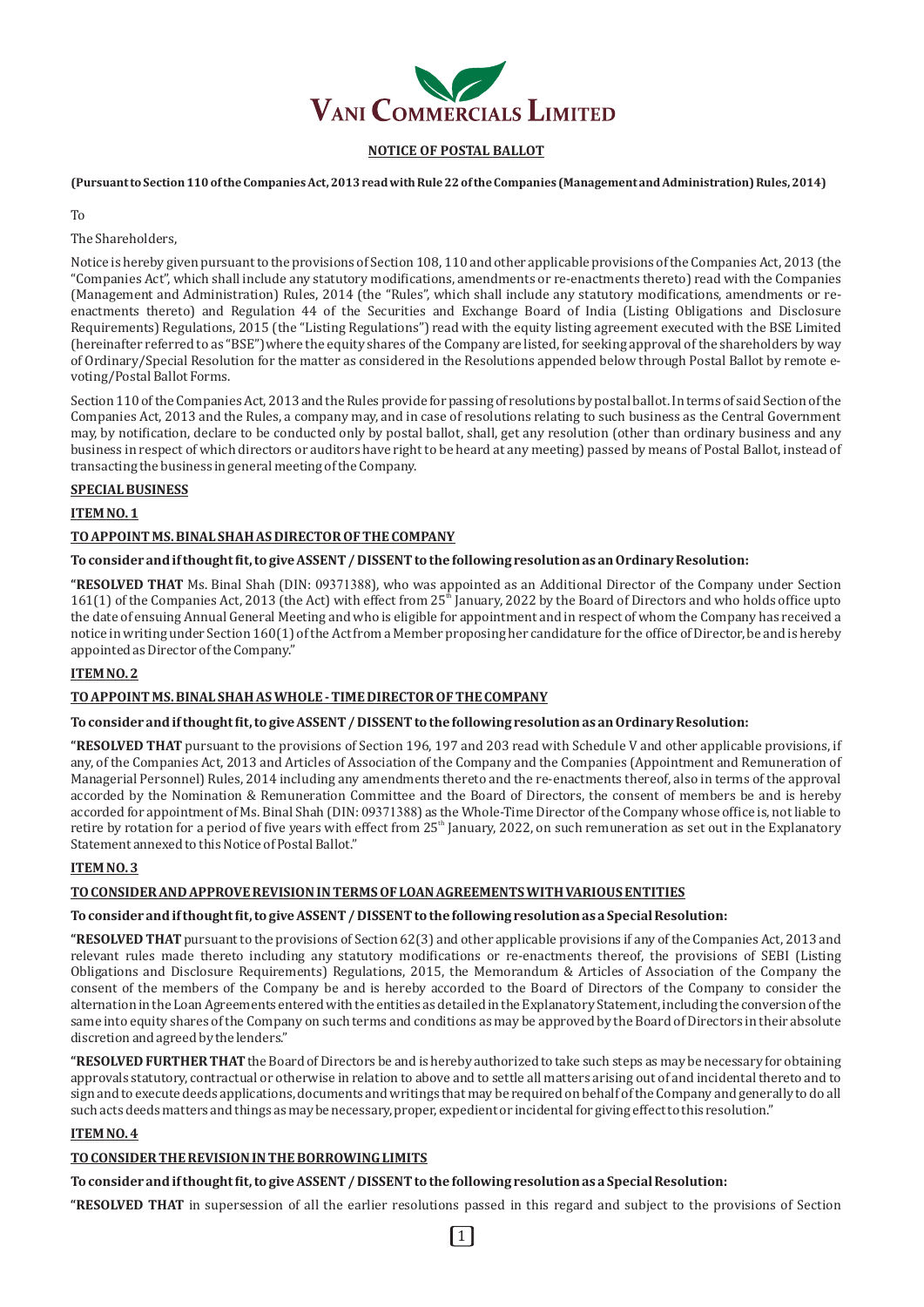$180(1)(c)$  and other applicable provisions if any of the Companies Act, 2013 and relevant rules made thereto including any statutory modifications or re-enactments thereof, the consent of the members of the Company be and is hereby accorded to authorize the Board of Directors to revise the borrowing limits of the Company from any Bank and/or other Financial Institution and/ or Foreign Lender and/or any body corporate / entity/ entities/ Directors of the Company and/or authority/ authorities, either in Rupees or in such other foreign currencies as may be permitted by law from time to time, as may be deemed appropriate by Board from existing maximum amount of Rs. 25,00,00,000/- (Rupees Twenty Five Crores) to an aggregate amount not exceeding Rs. 50,00,00,000/-(Rupees Fifty Crores), notwithstanding that the money so borrowed by the Company, if any (apart from temporary loans) is obtained from the Company' Banker in ordinary course of business may exceed the aggregate of the paid up capital and free reserves of the Company.

**RESOLVED FURTHER THAT** in supersession of all earlier resolutions passed in this regard and subject to section 180(1)(a) and other applicable provisions if any of the Companies Act, 2013 and relevant rules made thereto including any statutory modifications or re-enactments thereof the consent of the members of the Company be and is hereby accorded to the Board of Directors to pledge, mortgage, hypothecate and/or charge all or any part of the moveable or immovable properties of the Company and the whole or part of the undertaking of the Company of every nature and kind whatsoever and /or creating a floating charge in all or any moveable or immovable properties of the Company and the whole of the undertaking of the Company to or in favor of banks, financial institutions, investors and any other lenders to secure the amount borrowed by the Company or any third party from time to time for due payment of the principal and/or together with interest, charges, cost expenses and all other monies payable by the Company or any third party in respect of such borrowings provided that the aggregate indebtness secured by assets of the Company does not exceed a sum of Rs. 50,00,00,000/- (Rupees Fifty Crores).

#### **For and on behalf of Board of Directors Vani Commercials Limited**

**Sd/- Ishita Agarwal Company Secretary& Compliance Officer M.** No. A65528 **M.** No. A65528

**Place: New Delhi** 

1. The explanatory statement pursuant to Section 102 read with Section 110 of the Act stating all material facts and the reasons for the proposals are annexed herewith. In terms of Section 110 of the Companies Act, 2013 read with the Rule 22 of the Companies (Management and Administration) Rules, 2014, the items of business as set out in the Notice are sought to be passed by E- voting & Postal Ballot.

This Postal Ballot Notice is being sent to the shareholders whose names appear on the Register of Members / List of Beneficial Owners as received from the Depository as on Friday,  $25^{\text{th}}$  February, 2022.

3. Pursuant to the provisions of Section 108 of the Companies Act, 2013 read with Rule 20 of the Companies (Management and Administration) Rules, 2014 (as amended) and Regulation 44 of SEBI (Listing Obligations & Disclosure Requirements) Regulations 2015 (as amended), the Company is providing facility of remote e-voting to its Members in respect of the business to be transacted through Postal Ballot. For this purpose, the Company has entered into an agreement with Central Depository Services (India) Limited (CDSL) for facilitating voting through electronic means, as the authorized e-Voting's agency. The facility of casting votes by a member using remote e-voting during the e-voting period will be provided by CDSL.

4. Ms. Kavita, Practicing Company Secretary [Membership No. F9115], being a partner of M/s A. K. Nandwani & Associates, Company Secretaries, has been appointed as the Scrutinizer to scrutinize the e-voting process in a fair and transparent manner.

5. The Postal Ballot period as well as the Remote E-Voting period commences on Thursday,  $3<sup>rd</sup>$  March, 2022 [9:00 A.M.] and ends on Friday,  $1^{\text{st}}$  April, 2021 [5:00 P.M.] During this period, Members holding shares either in physical form or demat form, as on Friday, 25<sup>th</sup> February, 2022 i.e. Cut-Off Date, may cast their vote electronically/through Postal Ballot. The remote e-voting module shall be disabled for voting thereafter. Once the vote on a resolution is cast by the Member, he/she shall not be allowed to change it subsequently or cast vote again.

6. The voting rights of members shall be in proportion to their shares in the paid up equity share capital of the Company as on Cut-Off Date. A person, whose name is recorded in the register of members or in the register of beneficial owners maintained by the depositories as on Cut-Off Date only shall be entitled to avail facility of remote e-voting. Any person, who acquires shares of the Company and becomes a member of the Company after dispatch of the Notice and holding shares as on Cut-Off Date, may cast vote after following the instructions for e-voting as provided in the Notice convening the Meeting, which is available on the website of the Company and CDSL. However, if you are already registered with CDSL for remote e-voting then you can use your existing User ID and password for casting vote.

7. Resolution passed by the shareholders through the Postal Ballot is deemed to have been passed as if it is passed at a General Meeting of the shareholders.

8. Shareholders can opt for only one mode of voting, i.e., either by physical ballot or e-voting. In cases where shareholders cast their votes through both modes, voting cast through e-voting shall be treated as valid and votes cast through the physical Postal Ballot Forms will be treated as invalid.

9. In case where a shareholder wishes to obtain a printed Postal Ballot Form or a duplicate, he or she may send an email to [info@vanicommercials.com](mailto:info@vanicommercials.com). The Registrar and Share Transfer Agent/Company shall forward the same along with postage-prepaid selfaddressed Business Reply Envelope to the shareholder.

10. The Scrutinizer will submit his report to the Chairman or any other person authorized by the Chairman after the completion of scrutiny, and the result of the voting by Postal Ballot will be announced by the Chairman or any director of the Company duly authorized, on or before Saturday, 2<sup>nd</sup> April, 2022 and will also be displayed on the Company's website [www.vanicommercials.com](http://www.vanicommercials.com) and on the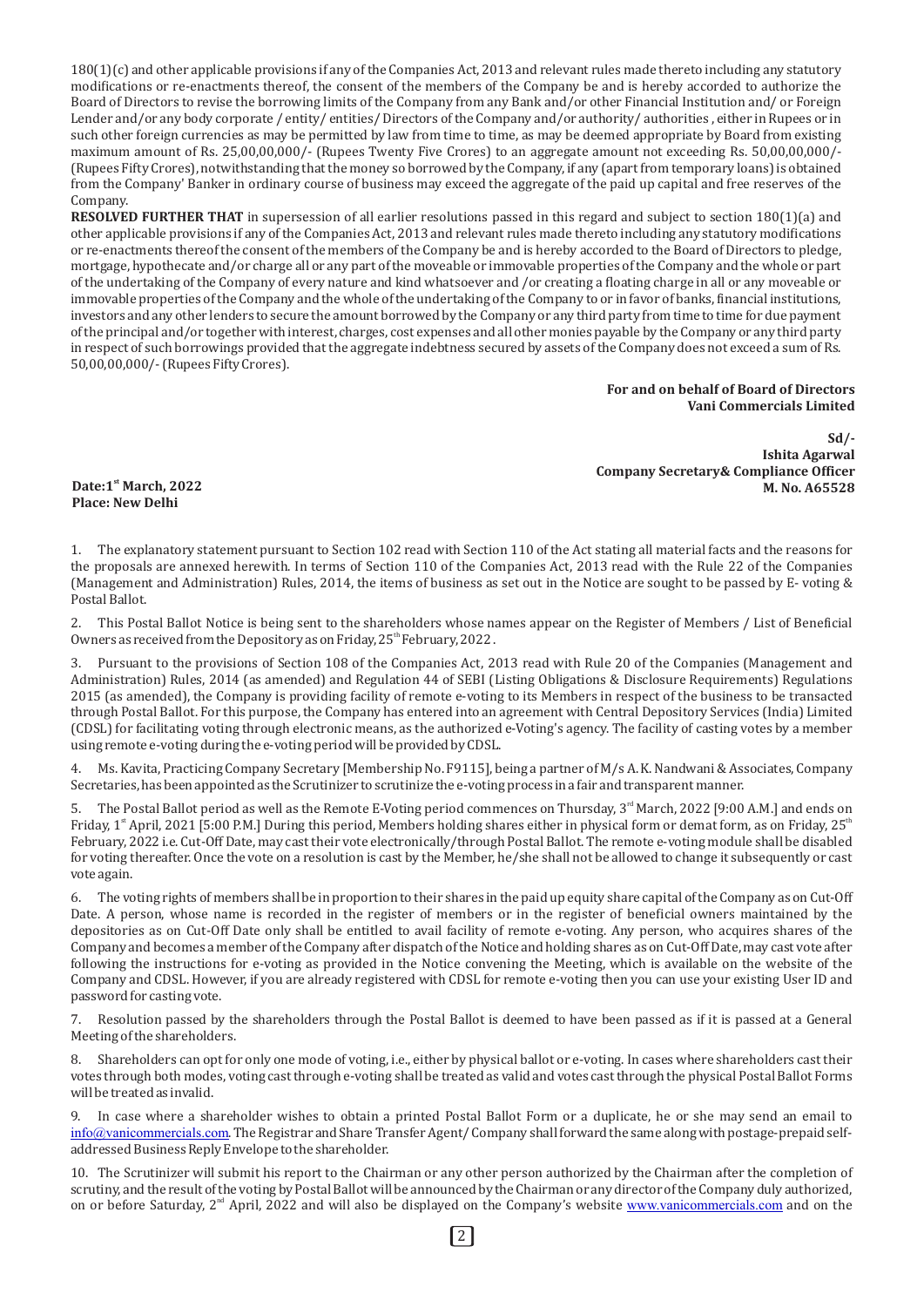website of Skyline Financial Services Pvt. Ltd. at [www.skylinerta.com](http://www.skylinerta.com) and communicated to the stock exchanges, depository, registrar and share transfer agent on the said date.

11. This Postal Ballot Notice is also placed on the website of the Company [www.vanicommercials.com](http://www.vanicommercials.com) and on the website of Skyline Financial Services Private Limited at [www.skylinerta.com](http://www.skylinerta.com).

12. The last date of receipt of the Postal Ballot Forms / e-voting i.e. Friday, 1<sup>st</sup> April, 2022, shall be the date on which the resolutions would be deemed to have been passed, if approved by the requisite majority.

13. All the material documents referred to in the explanatory statement will be available for inspection at the registered office of the Company during office hours on all working days from the date of dispatch until the last date for receipt of votes by Postal Ballot/ evoting.

# **REQUEST TO MEMBERS**

1. Members who have not registered their e-mail addresses so far are requested to register their e-mail address for receiving all communications including Circulars, etc. from the Company electronically. For Physical shareholders- please provide necessary details like Folio No., Name of shareholder, scanned copy of the share certificate (front and back), PAN (self attested scanned copy of PAN card), AADHAR (self attested scanned copy of Aadhar Card) by email to Company/RTA email id.

2. Members holding shares in demat form are requested to intimate all changes pertaining to their bank details, National Electronic Clearing Service [NECS], Electronic Clearing Services [ECS] mandates, nominations, power of attorneys, change in address, change of name, email address, contact numbers, etc. to their Depository Participant [DP]. Changes intimated to the DP will then be automatically reflected in the Company's records which will help the Company and the Company's Registrar and Transfer Agents to provide efficient and better services. Members holding shares in physical form are requested to intimate such changes to Registrar and Transfer Agents of the Company.

Members holding shares in dematerialized form are requested to register / update their e-mail addresses & mobile no. with your respective Depository Participant (DP) which is mandatory while e-Voting & joining virtual meetings through Depository.

3. Members are requested to inform the Company's Registrar and Share Transfer Agent i.e. Skyline Financial Services Private Limited, D-153/A, 1st Floor, Okhla Industrial Area, Phase - I, New Delhi-110020, about the changes, if any, in their registered address along with Pin Code, quoting their Folio number and DP ID. All correspondence relating to transfer of shares may be sent directly to the aforesaid Registrar and Share Transfer Agent of the Company or by sending email the same at [admin@skylinerta.com](mailto:admin@skylinerta.com).

4. In case of joint holders, only such joint holder who is higher in the order of names will be entitled to vote. Members who hold shares in physical form in multiple folios in identical names or joint holding in the same order of names are requested to send the share certificates to Registrar, for consolidation into a single folio.

5. The Securities and Exchange Board of India (SEBI) has mandated the submission of Permanent Account Number (PAN) by every participant in securities market. Members holding shares in electronic form are, therefore, requested to submit their PAN to their Depository Participants with whom they are maintaining their demat accounts. Members holding shares in physical form can submit their PAN details to the Company / registrar and Share Transfer Agents.

6. All grievances connected with the facility for voting by electronic means may be addressed to Mr. Rakesh Dalvi, Sr. Manager, (CDSL) Central Depository Services (India) Limited, A Wing, 25th Floor, Marathon Futurex, Mafatlal Mill Compounds, N M Joshi Marg, Lower Parel (East), Mumbai - 400013 or send an email to [helpdesk.evoting@cdslindia.com](mailto:helpdesk.evoting@cdslindia.com) or call on 022-23058542/43.

> For and on behalf of Board of Directors **Vani Commercials Limited**

**Sd/- Ishita Agarwal Company Secretary& Compliance Officer M.** No. A65528 **M.** No. A65528

**Place: New Delhi** 

## **Securities & Exchange Board of India (SEBI) vide its circular SEBI/HO/MIRSD/MIRSD\_RTAMB/P/CIR/2021/655 dated November 03, 2021**

Please take note that Securities & Exchange Board of India (SEBI) vide its circular SEBI/HO/MIRSD/MIRSD\_RTAMB/P/CIR/2021/655 dated November 03, 2021 read with clarification circular SEBI/HO/MIRSD/MIRSD\_RTAMB/P/CIR/2021/687 dated December 14, 2021 has notified simplified norms for processing investors service request by Registrar and Transfer Agent ('RTA') and mandatory furnishing of Permanent Account Number ('PAN'), KYC details and Nomination by holders of physical securities. In this connection, following forms have been notified by SEBI.

- **I.** Form ISR-1: Request for registering PAN, KYC details or changes /up-dation thereof
- **II.** Form ISR-2: Confirmation of Signature of securities holder by the Banker
- **III.** Form ISR-3: Declaration for opt-out
- **IV.** Form(s) SH-13: Registration of nomination
- **V. Form SH-14 : Change in Nomination**

Formats of all such forms can be downloaded from Company website <https://www.vanicommercials.com> under the tab 'Shareholders' Communications'. The shareholder(s) may kindly note that it has now been made mandatory for those holding shares in physical/ certificate form to furnish PAN, KYC (including contact details, bank account details and specimen signatures) and nomination details.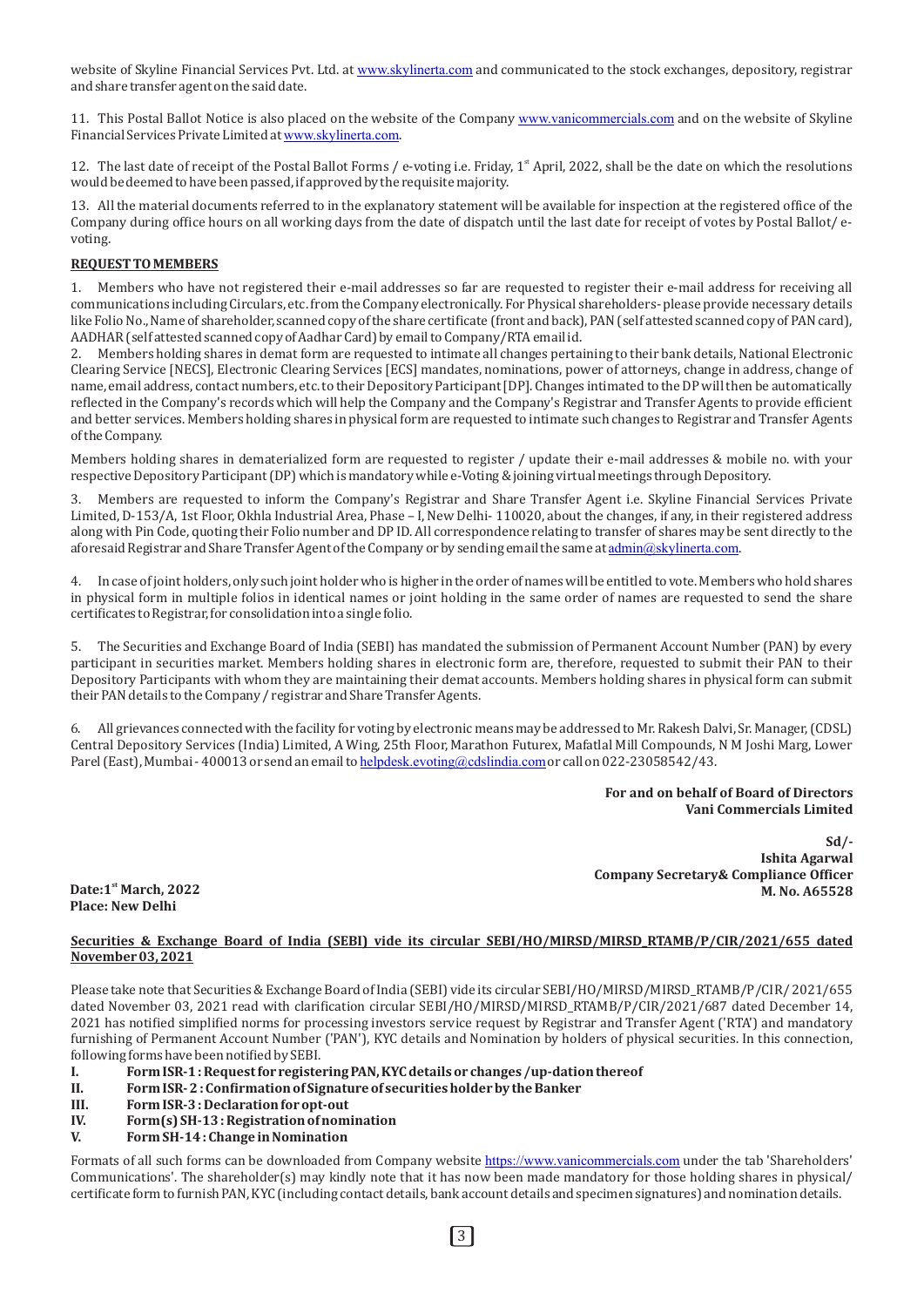As per the directions issued by SEBI, if the shareholders do not furnish the above details by March 31, 2023, their folios will be frozen by the RTA. Also note that w.e.f. January 1, 2022, the RTA shall not process any service requests or complaints received from the holder(s) / claimant(s), till the aforementioned PAN, KYC and Nomination documents/ details are provided by the shareholders.

Therefore, in order to avoid freezing of their folios, the shareholders are requested to comply with the following procedure:

1. First link PAN with Aadhar to ensure the validity of your PAN and thereafter update this valid PAN with RTA by submitting the Form ISR-1. Update your KYC details (in Form ISR-1) and Nomination details (in Form SH-13) with RTA. Declaration to Opt-out: In case any of the shareholder(s), do not wish to nominate any person(s) in the event of his/ her death, he/ she shall file Declaration to Opt-out', in Form ISR-3 with RTA.

2. Submit SH-14 to change/ cancel the nomination - In case of cancellation of nomination by the holder(s) through Form SH-14 be provided to RTA.

3. In case you wish to change your signatures in the Folio, then send the banker confirmation by filing form ISR-2 with RTA. Please provide your Email Id and Phone No. to the RTA for records as well for receiving communications by Electronic means. If you have already updated all the information stated above with Company/ RTA, kindly ignore this correspondence. Please find below the contact details of the RTA to enable you to submit your PAN/KYC/ Nomination/ Bank details:

**SKYLINE FINANCIAL SERVICES PRIVATE LIMITED** Registered Address: D-153A, 1st Floor, **Okhla Industrial Area, Phase-I, New Delhi-110020 Email Id: info@skylinerta.com Phone no.: 011-4045 0194/0195/0196/0197**

In case of any query, you may contact the undersigned at  $info@$ vanicommercials.com

#### **EXPLANATORY STATEMENT PURSUANT TO THE PROVISIONS OF SECTION 102 OF THE COMPANIES ACT, 2013**

#### **ITEM NO. 1 & 2**

The Board of Directors of the Company ('the Board') at the meeting held on  $25<sup>th</sup>$  Ianuary, 2022, on the recommendation of the Nomination & Remuneration Committee ('the Committee') approved the appointment of Ms. Binal Shah as Additional Director with effect from Tuesday,  $25^{\text{th}}$  January, 2022, and subject to the approval of the Members, also as the Whole-Time Director of the Company for a period of five years, in terms of Sections 196, 197 and 203 read with Schedule V of the Act, on the Consolidated Monthly Salary of Rs. 50,000/-p.m. and reimbursement of expenses incurred in courses of official duties on actual basis. The aforesaid remuneration shall be paid as minimum remuneration to Ms. Binal Shah in terms of Schedule V to the Act.

Requisite Notice under Section 160 of the Act proposing the appointment of Ms. Binal Shah has been received by the Company, and consent has been filed by Ms. Binal Shah pursuant to Section 152 of the Act. Additional information in respect of Ms. Binal Shah, pursuant to Schedule V of the Act, Listing Regulations and the Secretarial Standard on General Meetings, is appearing in the **Annexure-**A to this Notice.

In addition to the above information, following information is also provided as per Schedule V of the Act. None of the other Directors / Key Managerial Personnel of the Company / their relatives are, in any way, concerned or interested, financially or otherwise, in the resolution set out at Item No. 1 & 2 of the Notice.

#### **ITEM NO. 3**

In view of the current Pandemic situation, the Company is finding it hard to repay the existing loans as per the current terms and thus the Board of Director were of considered view to get the terms of the existing Loan Agreement revised to include the terms of conversion of the Loan into Equity Share Capital of the Company. The Board of Directors of the Company ('the Board') at their meeting held on 25<sup>th</sup> January, 2022, considered and approved the Conversion of existing loans into Equity shares of the Company. Further the lenders who gave their consent for conversion into Equity Shares of the Company up to  $22^{nd}$  February 2022 were considered by the Board in their meeting held on 23<sup>rd</sup> February 2022. Details of the entities whose loans agreements are considered to be revised in terms of the present resolution are as follows:

| S.No. | Name of the Entity                | Loan Amounts consented to be<br>converted (Amount in Rupees) |
|-------|-----------------------------------|--------------------------------------------------------------|
|       | Vogzy.com LLP                     | Rs. 2,50,00,000/-                                            |
|       | Boolean Ventura Private Limited   | Rs. 2,50,00,000/-                                            |
| 3     | Glitz Advertising Private Limited | Rs. 95,00,000/-                                              |

In terms of the provisions of Section 62(3) of the Companies Act 2013 such term needs to be approved by the members of the Company by way of Special resolution.

Save and except Mr. Vishal Abrol, Chief Executive Officer and Mr. Mukesh Sukhija, Director of the Company and their relatives, none of the other Directors / Key Managerial Personnel of the Company/their relatives are, in any way, concerned or interested, financially or otherwise, in the resolution set out at Item No.1 of the Notice. The Board recommends the Special Resolution set out at Item No. 3 of the Notice for approval by the members by postal ballot.

#### **ITEM NO. 4**

Keeping in view the Company' existing and future financial requirements to support its business operations, the Company may need the additional funds. For this purpose, the Company may from time to time raise finance from various Banks and/or Financial Institutions and/ or any other lending institution and/ or Bodies Corporate and/ or Directors of the Company or such other persons/individuals, as may be considered fit, which together with the moneys already borrowed by the Company (apart from temporary loans obtained from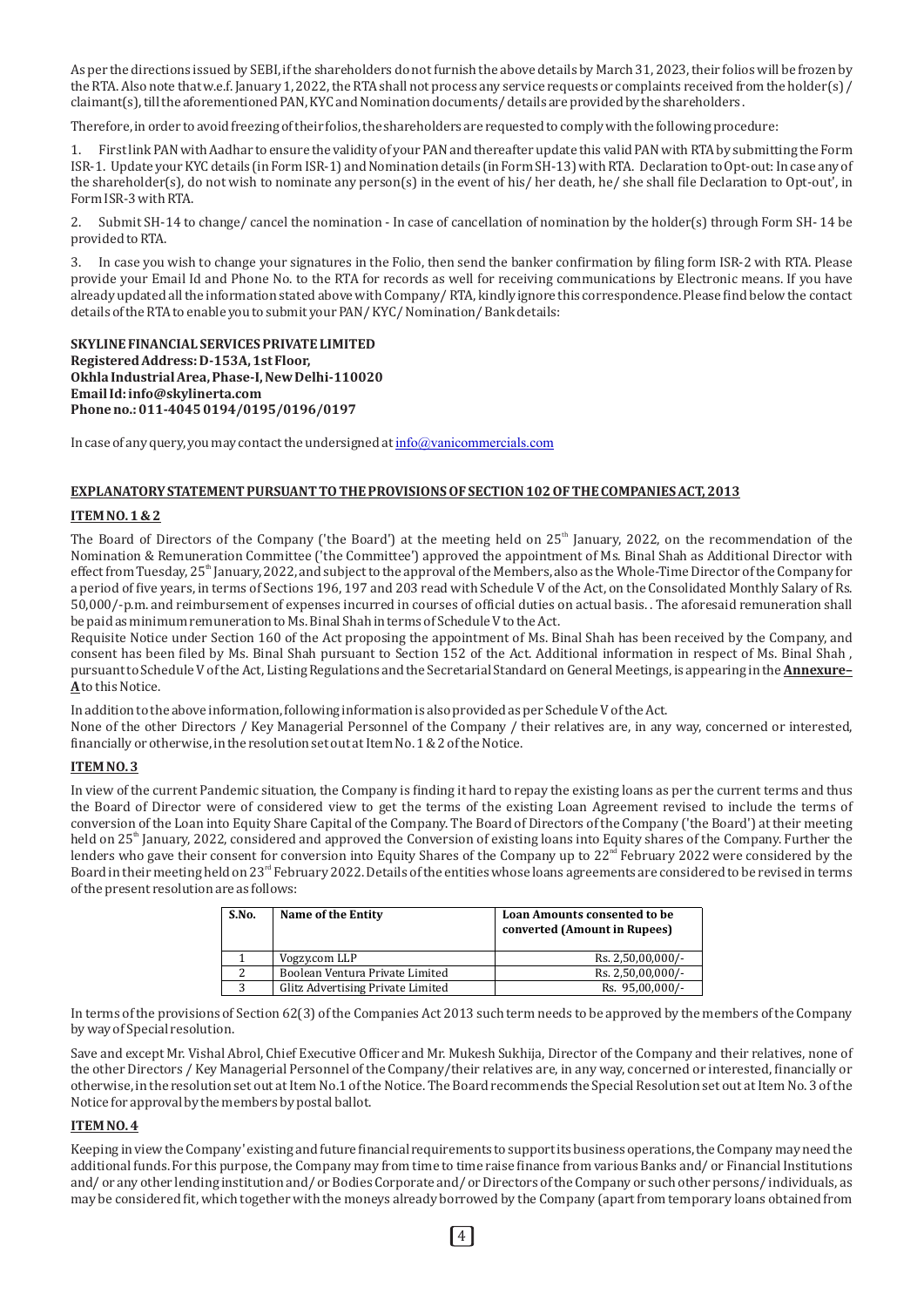the Company' Bankers in ordinary course of business may exceed the aggregate of the paid up capital and free reserves of the Company. Hence it is proposed to revise the existing maximum borrowing limits from upto Rs. 25,00,00,000/- (Rupees Twenty Five Crores) to upto  $\text{Rs.} 50,00,00,000/$ - (Rupees Fifty Crores).

Pursuant to Section  $180(1)(c)$  of the Companies Act 2013, the Board of Directors cannot borrow more than the aggregate amount of paid up capital of the Company and its free reserves at any one time except with the consent of the members of the Company in the general meeting . In order to facilitate securing the borrowing made by the Company, it would be necessary to create charge on the  $\frac{3}{1}$  assets or whole or part of the undertaking of the Company.

Further Section  $180(1)$  (a) of the Companies Act 2013, provides for power to sell or otherwise dispose of the whole or substantially whole of the undertaking of the Company subject to approval of members of the Company in the general meeting, upto a limit of Rs. 50,00,00,000/- (Rupees Fifty Crores)

None of the Directors / Key Managerial Personnel of the Company / their relatives are, in any way, concerned or interested, financially or otherwise, in the resolution set out at Item No. 4 of the Notice except to the extent of their shareholding in the Company. The Board recommends the Special Resolution set out at Item No. 4 of the Notice for approval by the members by postal ballot.

## For and on behalf of Board of Directors **Vani Commercials Limited**

**Sd/- Ishita Agarwal Company Secretary& Compliance Officer**<br>M. No. A65528

**Date:1**<sup>st</sup> March, 2022 **Place: New Delhi**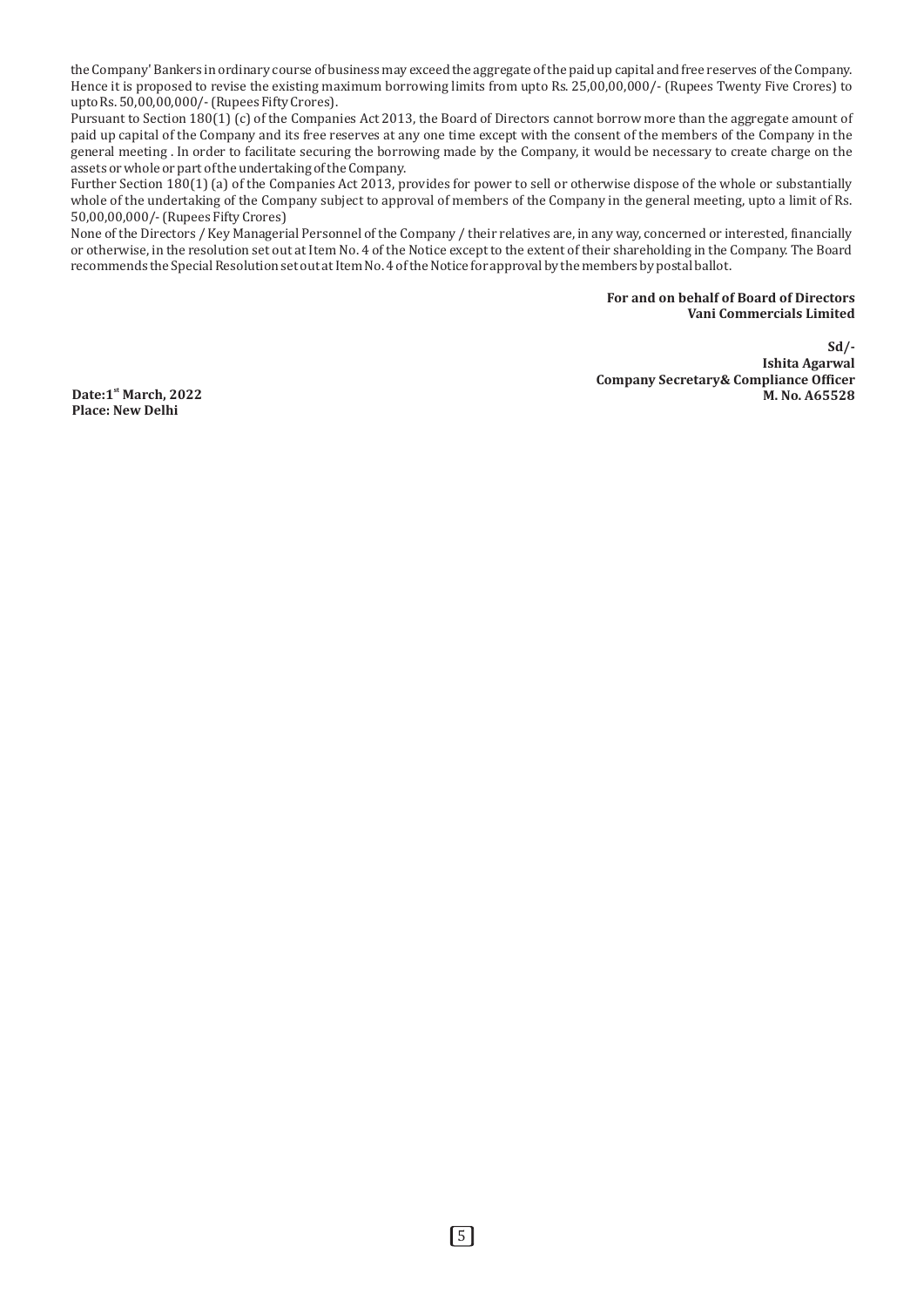## **ANNEXURE A TO THE NOTICE**

**DISCLOSURE PURSUANT TO THE REGULATION 36 OF SEBI (LISTING OBLIGATIONS AND DISCLOSURE REQUIREMENTS)** REGULATIONS, 2015, AND SECRETARIAL STANDARDS ON GENERAL MEETINGS (SS ISSUED BY THE INSTITUTE OF COMPANY SECRETARIES OF INDIA ('ICSI'), INFORMATION IN RESPECT OF THE DIRECTORS SEEKING RE-APPOINTMENT/APPOINTMENT VIDE RESOLUTION PASSED THROUGH POSTAL BALLOT, IS PROVIDED HEREIN BELOW:

| <b>Name of Director</b>                          | <b>Binal Shah</b>                                                                |
|--------------------------------------------------|----------------------------------------------------------------------------------|
| Age                                              | 43 years                                                                         |
| Date of Appointment by the Board of Directors    | $25th$ January, 2022                                                             |
|                                                  |                                                                                  |
| Brief Resume and nature of expertise in          | She has completed her graduation in Bachelor of Administration (Finance) and has |
| functional areas                                 | more than 6 years of experience in Insurance and Finance Sector                  |
| Disclosure of relationship with other Directors, | Not Any                                                                          |
| Manager and other Key Managerial Personnel       |                                                                                  |
| of the company inter-se                          |                                                                                  |
| Terms and conditions of appointment or re-       |                                                                                  |
| appointment                                      | On such terms & conditions as mutually agreed by the Board.                      |
| The remuneration last drawn                      | Nil                                                                              |
| The number of Meetings of the Board attended     | Nil                                                                              |
| during the year                                  |                                                                                  |
| Directorships held in other listed Companies     | Nil                                                                              |
| Memberships / Chairmanships of Committees        | Nil                                                                              |
| of other listed Companies                        |                                                                                  |
| Number of shares held in the Company             | Nil                                                                              |

For and on behalf of Board of Directors **Vani Commercials Limited** 

**Sd/- Ishita Agarwal Company Secretary& Compliance Officer M.** No. A65528 **M.** No. A65528

**Place: New Delhi** 

# THE INSTRUCTIONS OF SHAREHOLDERS FOR E-VOTING ARE AS UNDER:

- i. The voting period begins on Thursday,  $3<sup>rd</sup>$  March, 2022 at 9:00 A.M. and ends on Friday,  $1<sup>st</sup>$  April, 2022 at 5:00 P.M. During this period, shareholders of the Company, holding shares either in physical form or in dematerialized form, as on the Cut-off date (Record Date) of  $25<sup>th</sup>$  February, 2022 may cast their vote electronically. The e-voting module shall be disabled by CDSL for voting thereafter.
- ii. Pursuant to SEBI Circular No. SEBI/HO/CFD/CMD/CIR/P/2020/242 dated 09.12.2020, under Regulation 44 of Securities and Exchange Board of India (Listing Obligations and Disclosure Requirements) Regulations, 2015, listed entities are required to provide remote e-voting facility to its shareholders, in respect of all shareholders' resolutions. However, it has been observed that the participation by the public non-institutional shareholders/retail shareholders is at a negligible level. Currently, there are multiple e-voting service providers (ESPs) providing e-voting facility to listed entities in India. This necessitates registration on various ESPs and maintenance of multiple user IDs and passwords by the shareholders.

In order to increase the efficiency of the voting process, pursuant to a public consultation, it has been decided to enable e-voting to all the demat account holders, by way of a single login credential, through their demat accounts/ websites of Depositories/ Depository Participants. Demat account holders would be able to cast their vote without having to register again with the ESPs, thereby, not only facilitating seamless authentication but also enhancing ease and convenience of participating in e-voting process.

iii. In terms of SEBI circular no. SEBI/HO/CFD/CMD/CIR/P/2020/242 dated December 9, 2020 on e-Voting facility provided by Listed Companies, Individual shareholders holding securities in demat mode are allowed to vote through their demat account maintained with Depositories and Depository Participants. Shareholders are advised to update their mobile number and email Id in their demat accounts in order to access e-Voting facility.

Pursuant to abovesaid SEBI Circular, Login method for e-Voting and joining virtual meetings for Individual shareholders holding securities in Demat mode CDSL/NSDL is given below: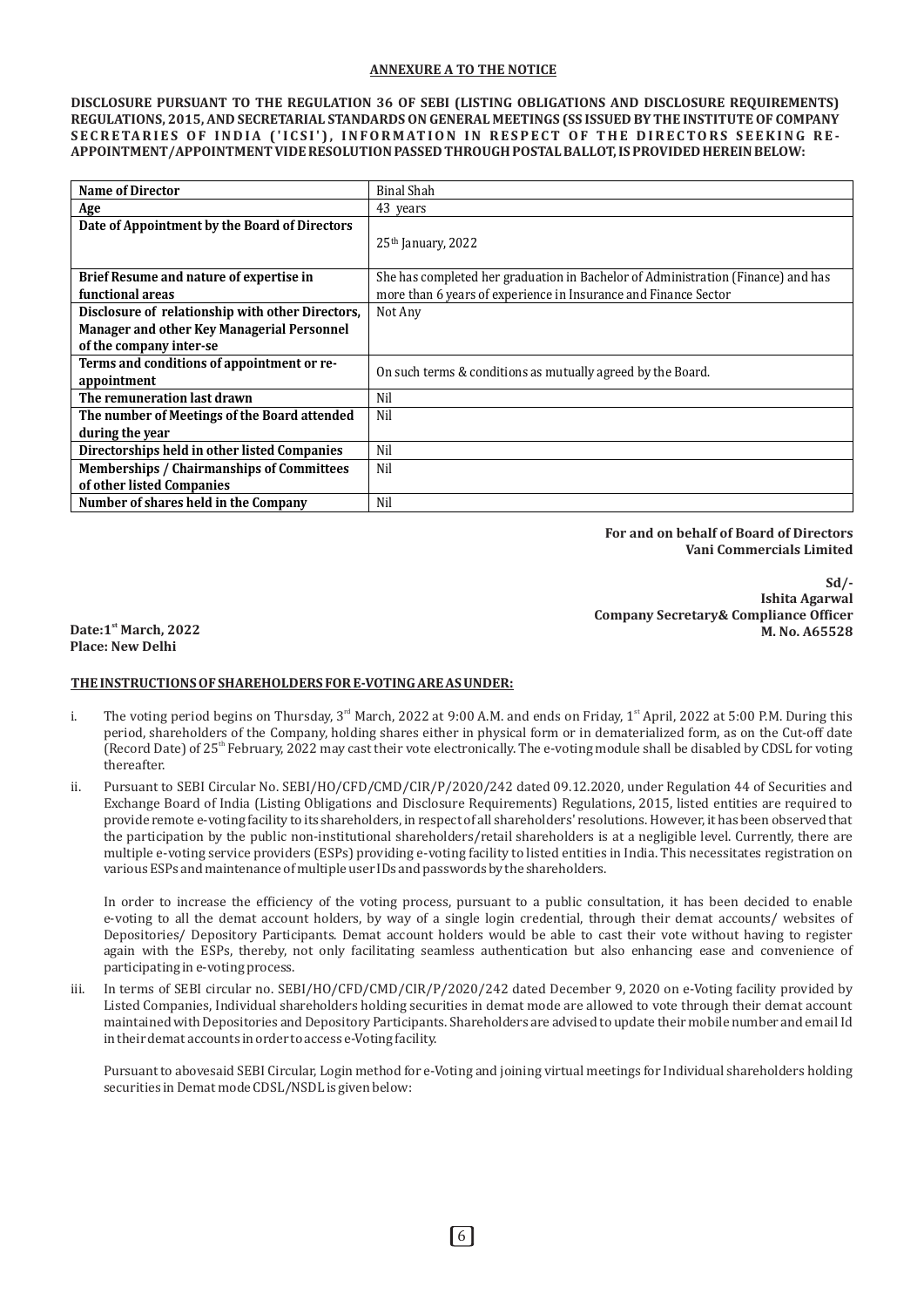| <b>Type of</b>                                                                                                              | <b>Login Method</b>                                                                                                                                                                                                                                                                                                                                                                                                                                                                                                                                                                                                                                                                                                                                                                                                                                                                                                                                                                                                                                                                                                                                                                                                                                                                                                                                                                                                                                                                                                                                                                                                                                                                                                              |
|-----------------------------------------------------------------------------------------------------------------------------|----------------------------------------------------------------------------------------------------------------------------------------------------------------------------------------------------------------------------------------------------------------------------------------------------------------------------------------------------------------------------------------------------------------------------------------------------------------------------------------------------------------------------------------------------------------------------------------------------------------------------------------------------------------------------------------------------------------------------------------------------------------------------------------------------------------------------------------------------------------------------------------------------------------------------------------------------------------------------------------------------------------------------------------------------------------------------------------------------------------------------------------------------------------------------------------------------------------------------------------------------------------------------------------------------------------------------------------------------------------------------------------------------------------------------------------------------------------------------------------------------------------------------------------------------------------------------------------------------------------------------------------------------------------------------------------------------------------------------------|
| shareholders                                                                                                                |                                                                                                                                                                                                                                                                                                                                                                                                                                                                                                                                                                                                                                                                                                                                                                                                                                                                                                                                                                                                                                                                                                                                                                                                                                                                                                                                                                                                                                                                                                                                                                                                                                                                                                                                  |
| Individual<br>Shareholders<br>holding<br>securities in<br>Demat mode<br>with CDSL                                           | Users who have opted for CDSL Easi / Easiest facility, can login through their existing user id and password.<br>Option will be made available to reach e-Voting page without any further authentication. The URL for users to<br>login to Easi / Easiest arehttps://web.cdslindia.com/myeasi/home/login or visit www.cdslindia.com and click on<br>Login icon and select New System Myeasi.<br>After successful login the Easi / Easiest user will be able to see the e-Voting option for eligible companies where<br>the evoting is in progress as per the information provided by company. On clicking the evoting option, the user<br>will be able to see e-Voting page of the e-Voting service provider for casting your vote during the remote e-Voting<br>period or joining virtual meeting & voting during the meeting. Additionally, there is also links provided to access<br>the system of all e-Voting Service Providers i.e. CDSL/NSDL/KARVY/LINKINTIME, so that the user can visit the<br>e-Voting service providers' website directly.<br>If the user is not registered for Easi/Easiest, option to register is available at<br>https://web.cdslindia.com/myeasi/Registration/EasiRegistration<br>Alternatively, the user can directly access e-Voting page by providing Demat Account Number and PAN No. from<br>a e-Voting link available on www.cdslindia.com home page or click on The system will authenticate the user by<br>sending OTP on registered Mobile & Email as recorded in the Demat Account. After successful authentication,<br>user will be able to see the e-Voting option where the evoting is in progress and also able to directly access the<br>system of all e-Voting Service Providers. |
| Individual<br>Shareholders<br>holding<br>securities in<br>demat mode with<br><b>NSDL</b>                                    | If you are already registered for NSDL IDeAS facility, please visit the e-Services website of NSDL. Open web<br>browser by typing the following URL: https://eservices.nsdl.com either on a Personal Computer or on a mobile.<br>Once the home page of e-Services is launched, click on the "Beneficial Owner" icon under "Login" which is<br>available under 'IDeAS' section. A new screen will open. You will have to enter your User ID and Password. After<br>successful authentication, you will be able to see e-Voting services. Click on "Access to e-Voting" under e-Voting<br>services and you will be able to see e-Voting page. Click on company name or e-Voting service provider name and<br>you will be re-directed to e-Voting service provider website for casting your vote during the remote e-Voting<br>period or joining virtual meeting & voting during the meeting.                                                                                                                                                                                                                                                                                                                                                                                                                                                                                                                                                                                                                                                                                                                                                                                                                                       |
|                                                                                                                             | If the user is not registered for IDeAS e-Services, option to register is available at https://eservices.nsdl.com.<br>Select "Register Online for IDeAS "Portal or click at https://eservices.nsdl.com/SecureWeb/IdeasDirectReg.jsp<br>Visit the e-Voting website of NSDL. Open web browser by typing the following URL:<br>https://www.evoting.nsdl.com/ either on a Personal Computer or on a mobile. Once the home page of e-Voting<br>system is launched, click on the icon "Login" which is available under 'Shareholder/Member' section. A new<br>screen will open. You will have to enter your User ID (i.e. your sixteen digit demat account number hold with<br>NSDL), Password/OTP and a Verification Code as shown on the screen. After successful authentication, you will<br>be redirected to NSDL Depository site wherein you can see e-Voting page. Click on company name or e-Voting<br>service provider name and you will be redirected to e-Voting service provider website for casting your vote<br>during the remote e-Voting period or joining virtual meeting & voting during the meeting.                                                                                                                                                                                                                                                                                                                                                                                                                                                                                                                                                                                                                 |
| Individual<br>Shareholders<br>(holding<br>securities in<br>demat mode)<br>login through<br>their Depository<br>Participants | You can also login using the login credentials of your demat account through your Depository Participant<br>registered with NSDL/CDSL for e-Voting facility. After Successful login, you will be able to see e-Voting option.<br>Once you click on e-Voting option, you will be redirected to NSDL/CDSL Depository site after successful<br>authentication, wherein you can see e-Voting feature. Click on company name or e-Voting service provider name<br>and you will be redirected to e-Voting service provider website for casting your vote during the remote e-Voting<br>period or joining virtual meeting & voting during the meeting.                                                                                                                                                                                                                                                                                                                                                                                                                                                                                                                                                                                                                                                                                                                                                                                                                                                                                                                                                                                                                                                                                  |

Important note: Members who are unable to retrieve User ID/ Password are advised to use Forget User ID and Forget **Password option available at abovementioned website.**

Helpdesk for Individual Shareholders holding securities in demat mode for any technical issues related to login through Depository i.e. CDSL and NSDL

| Login type                                                                   | Helpdesk details                                                                                                                                                                 |
|------------------------------------------------------------------------------|----------------------------------------------------------------------------------------------------------------------------------------------------------------------------------|
| Individual Shareholders holding securities in Demat mode with<br><b>CDSL</b> | Members facing any technical issue in login can contact CDSL<br>helpdesk by sending a request at helpdesk.evoting@cdslindia.com or                                               |
|                                                                              | contact at 022-23058738 and 22-23058542-43.                                                                                                                                      |
| Individual Shareholders holding securities in Demat mode with<br><b>NSDL</b> | Members facing any technical issue in login can contact NSDL<br>helpdesk by sending a request at evoting@nsdl.co.in or call at toll<br>free no.: 1800 1020 990 and 1800 22 44 30 |

v. Login Method For e-Voting And Joining Virtual Meetings For Physical Shareholders And Shareholders Other Than Individual **Holding In Demat Form.** 

- 1) The shareholders should log on to the e-voting website [www.evotingindia.com](http://www.evotingindia.com).
- 2) Click on "Shareholders" module.
- 3) Now enter your User ID
- a. For CDSL: 16 digits beneficiary ID,<br>b. For NSDL: 8 Character DP ID follow
- b. For NSDL: 8 Character DP ID followed by 8 Digits Client ID<br>c. Shareholders holding shares in Physical Form should enter
- Shareholders holding shares in Physical Form should enter Folio Number registered with the Company.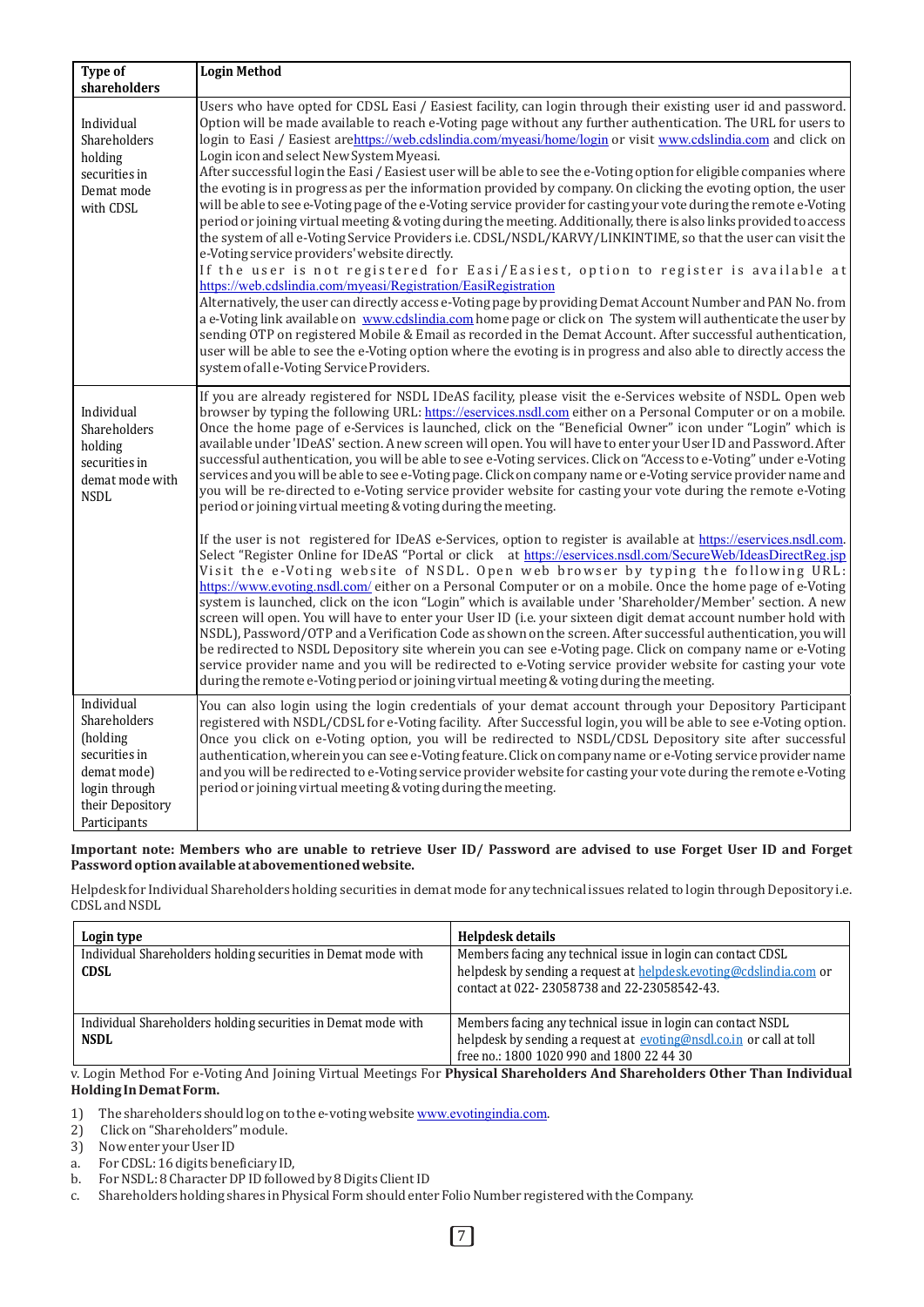- 4) Next enter the Image Verification as displayed and Click on Login.
- 5) If you are holding shares in demat form and had logged on to [www.evotingindia.com](http://www.evotingindia.com) and voted on an earlier e-voting of any company, then your existing password is to be used.
- 6) If you are a first-time user follow the steps given below:

|                        | For Physical shareholders and other than individual shareholders holding shares in      |
|------------------------|-----------------------------------------------------------------------------------------|
|                        | Demat.                                                                                  |
| PAN                    | Enter your 10 digit alpha -numeric *PAN issued by Income Tax Department (Applicable for |
|                        | both demat shareholders as well as physical shareholders)                               |
|                        | Shareholders who have not updated their PAN with the Company/Depository Participant     |
|                        | are requested to use the sequence number sent by Company/RTA or contact Company/RTA.    |
| Dividend Bank Details  | Enter the Dividend Bank Details or Date of Birth (in dd/mm/yyyy format) as recorded in  |
| OR Date of Birth (DOB) | your demat account or in the company records in order to login.                         |
|                        | If both the details are not recorded with the depository or company, please enter the   |
|                        | member id / folio number in the Dividend Bank details field.                            |

iv. After entering these details appropriately, click on "SUBMIT" tab.

vii. Shareholders holding shares in physical form will then directly reach the Company selection screen. However, shareholders holding shares in demat form will now reach 'Password Creation' menu wherein they are required to mandatorily enter their login password in the new password field. Kindly note that this password is to be also used by the demat holders for voting for resolutions of any other company on which they are eligible to vote, provided that company opts for e-voting through CDSL platform. It is strongly recommended not to share your password with any other person and take utmost care to keep your password confidential.

viii. For shareholders holding shares in physical form, the details can be used only for e-voting on the resolutions contained in this Notice.

ix. Click on the EVSN for "VANI COMMERCIALS LIMITED" on which you choose to vote.

x. On the voting page, you will see "RESOLUTION DESCRIPTION" and against the same the option "YES/NO" for voting. Select the option YES or NO as desired. The option YES implies that you assent to the Resolution and option NO implies that you dissent to the Resolution. xi. Click on the "RESOLUTIONS FILE LINK" if you wish to view the entire Resolution details.

xii. After selecting the resolution, you have decided to vote on, click on "SUBMIT". A confirmation box will be displayed. If you wish to confirm your vote, click on "OK", else to change your vote, click on "CANCEL" and accordingly modify your vote.

xiii. Once you "CONFIRM" your vote on the resolution, you will not be allowed to modify your vote.

xiv. You can also take a print of the votes cast by clicking on "Click here to print" option on the Voting page.

xv.If a demat account holder has forgotten the login password then Enter the User ID and the image verification code and click on Forgot Password & enter the details as prompted by the system.

#### xvi. Additional Facility for Non - Individual Shareholders and Custodians -For Remote Voting only.

- l Non-Individual shareholders (i.e. other than Individuals, HUF, NRI etc.) and Custodians are required to log on to [www.evotingindia.com](http://www.evotingindia.com) and register themselves in the "Corporates" module.
- l A scanned copy of the Registration Form bearing the stamp and sign of the entity should be emailed to [helpdesk.evoting@cdslindia.com](mailto:helpdesk.evoting@cdslindia.com)
- After receiving the login details a Compliance User should be created using the admin login and password. The Compliance User would be able to link the account(s) for which they wish to vote on.
- The list of accounts linked in the login should be mailed to [helpdesk.evoting@cdslindia.com](mailto:helpdesk.evoting@cdslindia.com) and on approval of the accounts they would be able to cast their vote.
- A scanned copy of the Board Resolution and Power of Attorney (POA) which they have issued in favour of the Custodian, if any, should be uploaded in PDF format in the system for the scrutinizer to verify the same.
- Alternatively Non Individual shareholders are required to send the relevant Board Resolution/Authority letter etc. together with attested specimen signature of the duly authorized signatory who are authorized to vote, to the Scrutinizer and to the Company at the email address viz; [info@vanicommercials.com](mailto:info@vanicommercials.com), if they have voted from individual tab & not uploaded same in the CDSL e-voting system for the scrutinizer to verify the same.

## **PROCESS FOR THOSE SHAREHOLDERS WHOSE EMAIL/MOBILE NO. ARE NOT REGISTERED WITH THE COMPANY/DEPOSITORIES.**

1. For Physical shareholders- please provide necessary details like Folio No., Name of shareholder, scanned copy of the share certificate (front and back), PAN (self attested scanned copy of PAN card), AADHAR (self attested scanned copy of Aadhar Card) by email to [info@vanicommercials.com](mailto:info@vanicommercials.com).

2. For Demat shareholders -, Please update your email id & mobile no. with your respective Depository Participant (DP)

3. For Individual Demat shareholders - Please update your email id & mobile no. with your respective Depository Participant (DP) which is mandatory while e-Voting & joining virtual meetings through Depository.

If you have any queries or issues regarding attending AGM & e-Voting from the CDSL e-Voting System, you can write an email to [helpdesk.evoting@cdslindia.com](mailto:helpdesk.evoting@cdslindia.com) or contact at 022-23058738 and 022-23058542/43.

All grievances connected with the facility for voting by electronic means may be addressed to Mr. Rakesh Dalvi, Sr. Manager, (CDSL, ) Central Depository Services (India) Limited, A Wing, 25th Floor, Marathon Futurex, Mafatlal Mill Compounds, N M Joshi Marg, Lower Parel (East), Mumbai - 400013 or send an email to [helpdesk.evoting@cdslindia.com](mailto:helpdesk.evoting@cdslindia.com) or call on 022-23058542/43.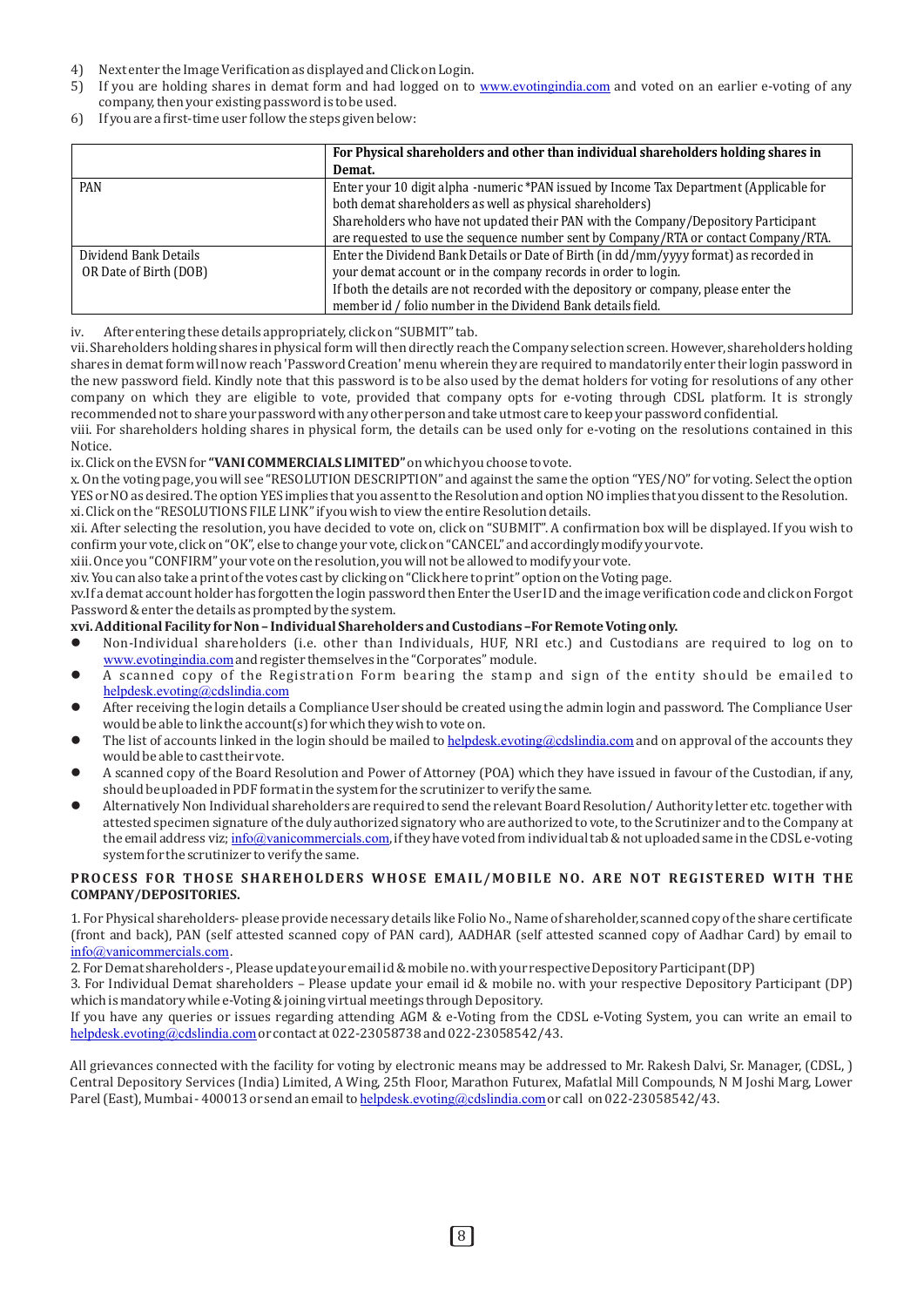

# **POSTAL BALLOT FORM**

| 1. | Name and Registered address of the<br>sole/first named Shareholder                                                 |  |
|----|--------------------------------------------------------------------------------------------------------------------|--|
| 2. | Names(s) of jointholder(s), if any                                                                                 |  |
| 3. | *ClientID<br>Folio No./<br>Registered<br>No.(*applicable to investors<br>holding<br>shares in dematerialized form) |  |
| 4. | Number of equity share held                                                                                        |  |
|    |                                                                                                                    |  |

I/we hereby exercise my/our vote in respect of the following special resolutions to be passed through Postal Ballot for the businesses stated in the Notice of Postal Ballot dated 1<sup>st</sup> March, 2022 of the Company b sending my/our assent dissent to the said Ordinary/Special resolutions by placing  $\,$  the tick  $\,(\sqrt)\,$  at the appropriate box below;

| Item<br>No. | <b>Description</b>                                                                                                                                                                                | No. of Shares<br>held by me | I/we assent to<br>the resolution<br>(For) | I/we dissent to<br>resolution<br>the<br>(Against) |
|-------------|---------------------------------------------------------------------------------------------------------------------------------------------------------------------------------------------------|-----------------------------|-------------------------------------------|---------------------------------------------------|
| 1.          | To appoint Ms. Binal Shah as Director of the<br>Company                                                                                                                                           |                             |                                           |                                                   |
| 2.          | To appoint Ms. Binal Shah as Whole - Time<br>Director of the Company                                                                                                                              |                             |                                           |                                                   |
| 3.          | To consider amendment in Loan Agreement entered<br>with various entities as detailed in Explanatory<br>Statement to include the terms for Conversion of<br>Loan into Equity Shares of the Company |                             |                                           |                                                   |
| 4.          | To consider revision in the Borrowing Limits                                                                                                                                                      |                             |                                           |                                                   |

# Authorized Signatory/Signature of the Shareholder/Beneficial Owner

Place: Dated:

Note:

- 1. If the voting rights are exercised electronically, there is no need to use this form.
- 2. Please read the instructions over leaf before exercising your vote. For E-voting instructions, kindly refer the Notice of Postal Ballot.

| Electronic Voting Particulars (Applicable for Individual members only) |  |  |
|------------------------------------------------------------------------|--|--|
|                                                                        |  |  |
|                                                                        |  |  |
|                                                                        |  |  |

| <b>EVEN</b><br>(Electronic Voting Event Number) | <b>UserID</b> | *Password |
|-------------------------------------------------|---------------|-----------|
|                                                 |               |           |

\*Only Members who have not updated their PAN with the Company/Depository Participant shall use default PAN in the Password field.